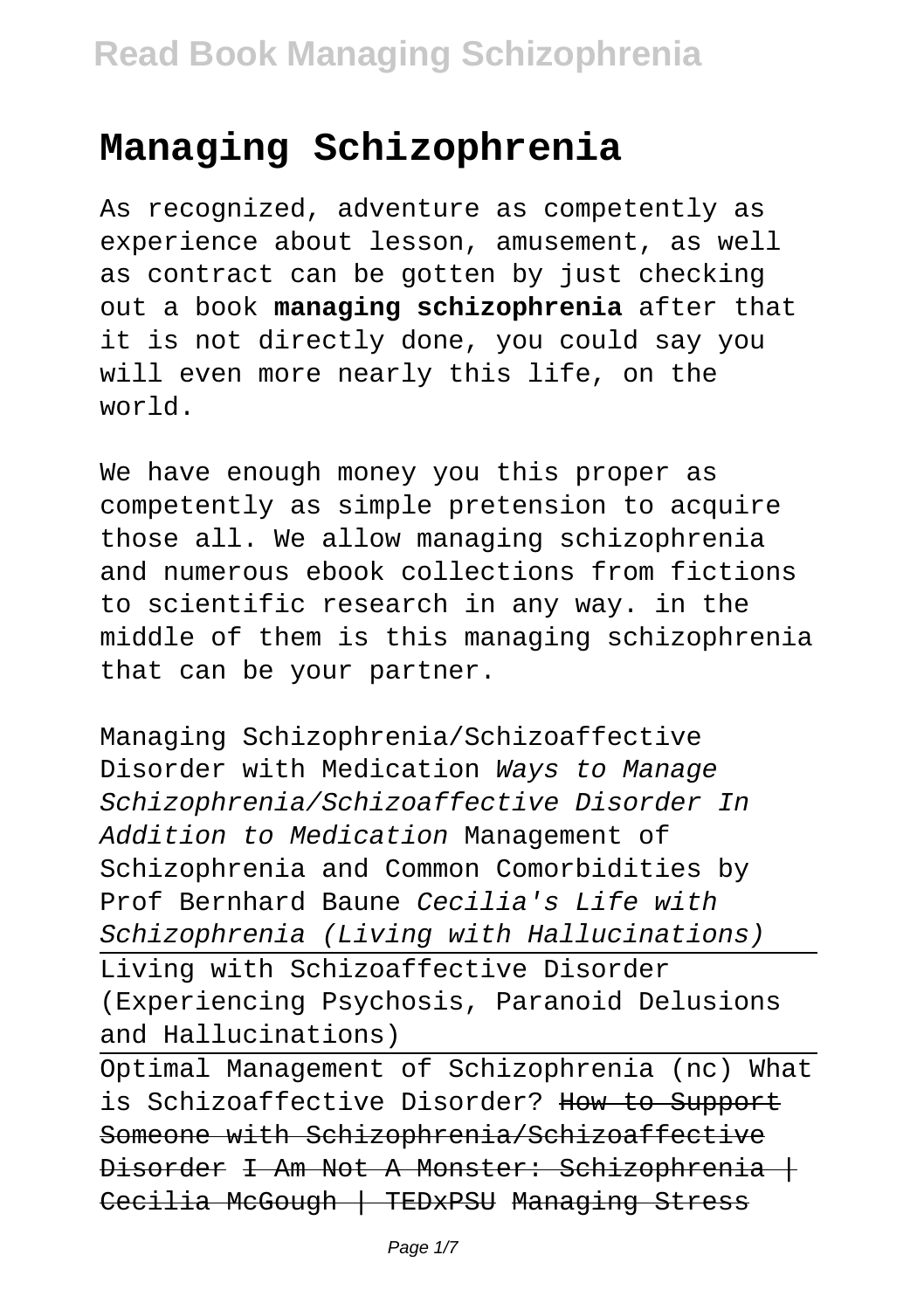\u0026 Anxiety: ULTIMATE ANXIETY GUY GUIDE (Audiobook) Schizophrenia - causes, symptoms, diagnosis, treatment \u0026 pathology **Schizophrenic in 2020 (Coping with the Chaos)** How to manage your mental health | Leon Taylor | TEDxClapham Carl Jung's Red Book: Did Jung GO SCHIZOPHRENIC or PREDICT THE FUTURE? Parenting \u0026 Schizophrenia - with Ashley Smith Living With Schizophrenia Schizophrenia treatment | Mental health | NCLEX-RN | Khan Academy

An Autistic Man with Schizophrenia and Psychosis (Blurred Lines Between Reality and Hallucination) bipolar episode caught on tape | manic night The Schizophrenia Spectrum \u0026 Psychotic Disorders l MIAW. Managing Schizophrenia Healthy living Keep healthy. As well as monitoring your mental health, your healthcare team and GP should monitor your physical health. Stop smoking. Rates of smoking in people with schizophrenia are 3

times higher than in the general population. If you're... Avoiding drugs and alcohol. While ...

Schizophrenia - Living with - NHS With proper treatment, many people with schizophrenia lead satisfying lives. Here you'll find tips for living with schizophrenia, and see what new treatments are on the horizon. How to Avoid a...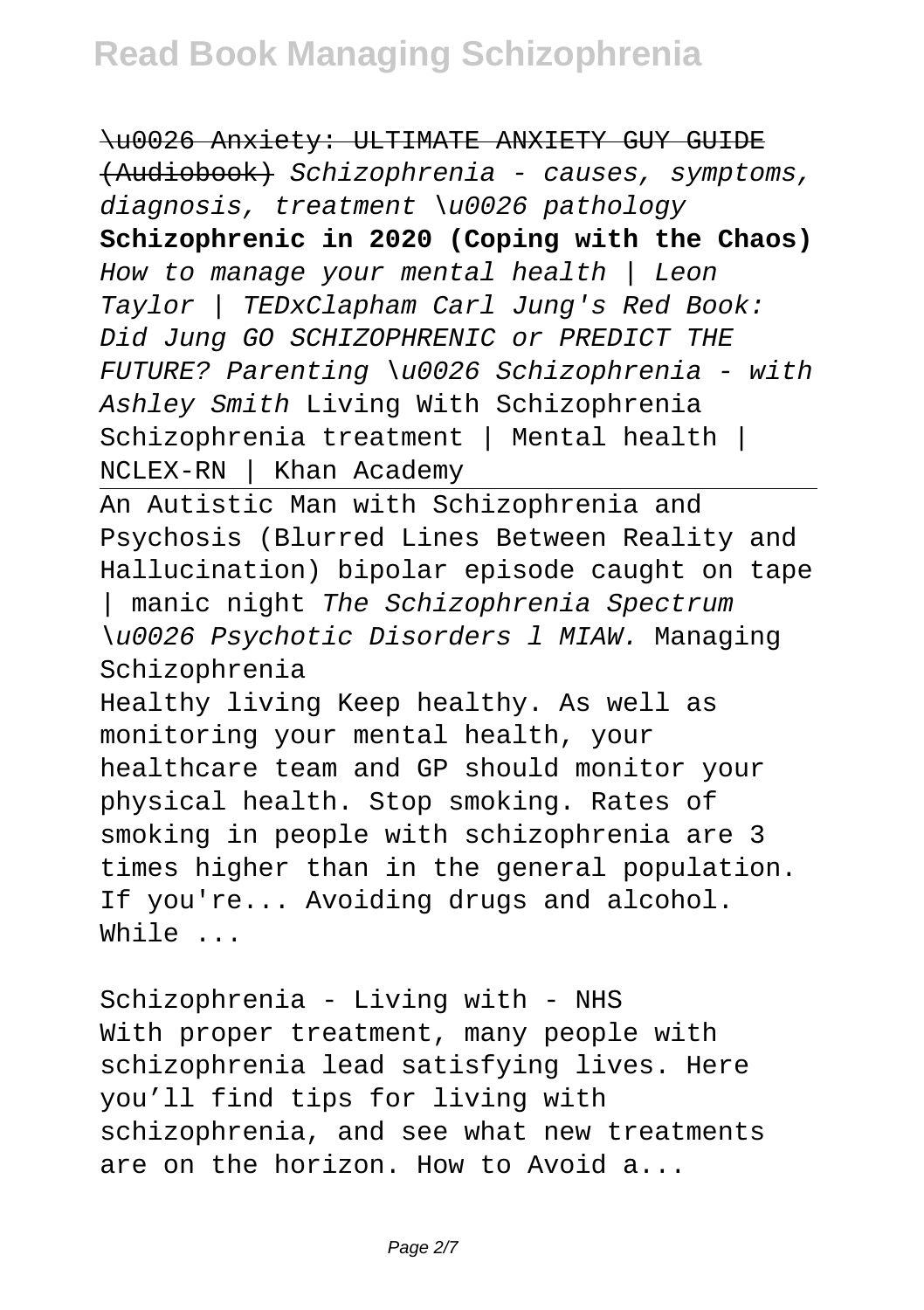## **Read Book Managing Schizophrenia**

Schizophrenia: Living & Managing - WebMD Encouraging facts about schizophrenia Schizophrenia is treatable. Currently, there is no cure for schizophrenia, but the illness can be successfully treated... You can enjoy a fulfilling, meaningful life. With the right treatment, most people with schizophrenia are able to have... Just because you ...

Schizophrenia Treatment and Self-Help - HelpGuide.org

7 Things that Help in Managing Schizophrenia Work with a doctor to find a medication (or combination of medications) that works for you. When someone has a new... Put together a treatment team. Find a primary care doctor, psychiatrist, and therapist whom you trust. If you feel... Prepare for a ...

7 Things that Help in Managing Schizophrenia Home Remedies To Manage Schizophrenia 1. Green Cardamom. Add two to three chopped cardamoms to a cup of water. Bring it to a boil in a saucepan. Simmer and... 2. Holy Basil Leaves (Tulsi). Add 12 to 15 holy basil leaves to a cup of water in a saucepan. Bring it to a boil. Simmer... 3. Vitamins. B ...

How To Manage Schizophrenia - STYLECRAZE Most people with schizophrenia are prescribed drugs to reduce the positive symptoms. The drugs may be prescribed for long periods and may have unpleasant side effects. Some people need a great deal of help in managing the<br>Page 37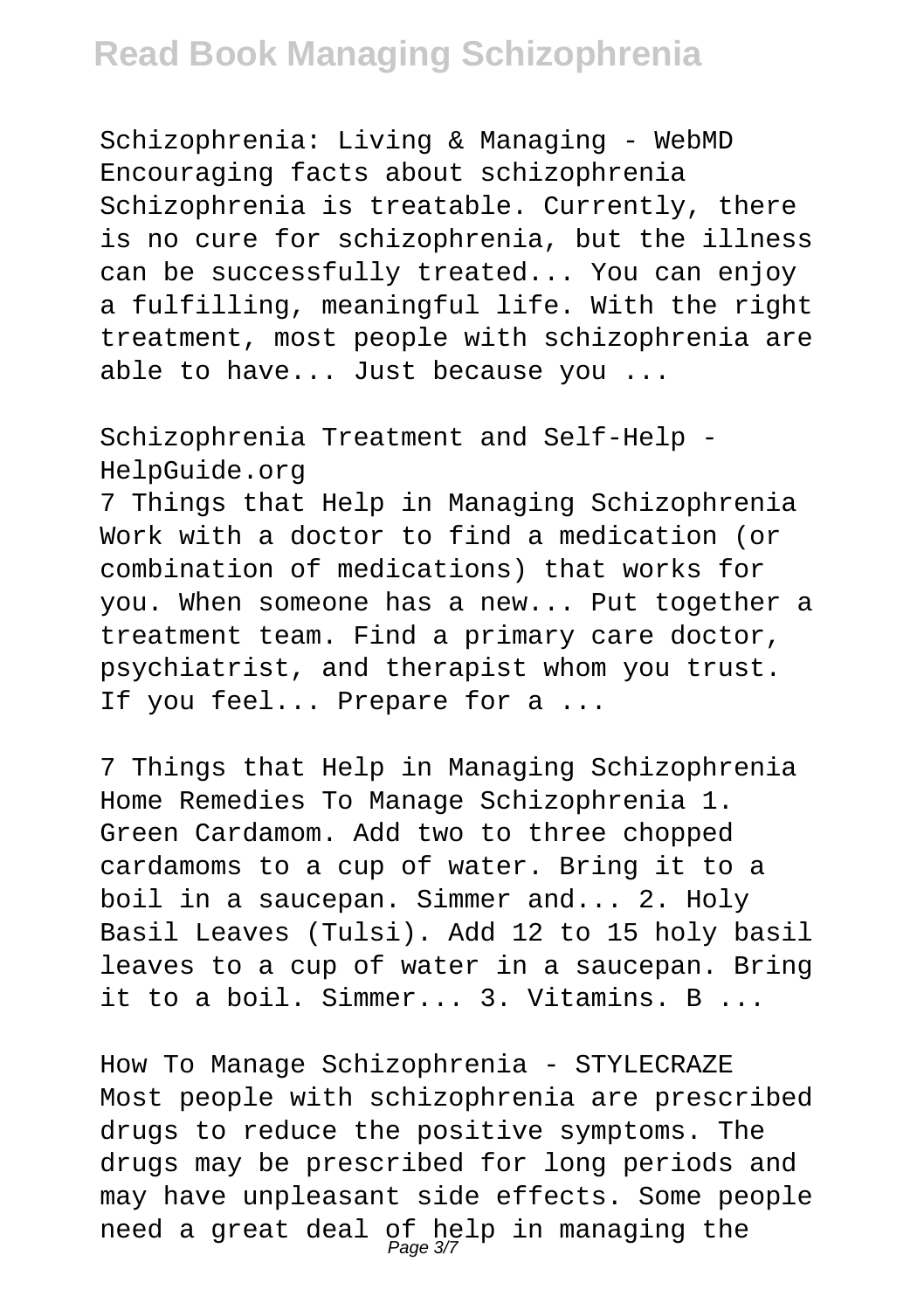symptoms of schizophrenia.

Schizophrenia | Mental Health Foundation CBT is often used for depression and anxiety to combat negative thought patterns, but psychiatrists have been sceptical about its usefulness for schizophrenia. "People say CBT can't possibly work –...

Rethinking schizophrenia: Taming demons without drugs ... Schizophrenia is usually treated with an individually tailored combination of talking therapy and medicine. Most people with schizophrenia are treated by community mental health teams (CMHTs). The goal of the CMHT is to provide day-to-day support and treatment while ensuring you have as much independence as possible.

Schizophrenia - Treatment - NHS Coping with Voices Many people with schizophrenia experience hearing voices or auditory hallucinations as psychiatrists call them. These voices are usually nasty or persecutory and can cause the sufferer enormous distress.

Coping with Voices - Living With Schizophrenia This guideline covers recognising and managing psychosis and schizophrenia in adults. It aims to improve care through early recognition and treatment, and by focusing on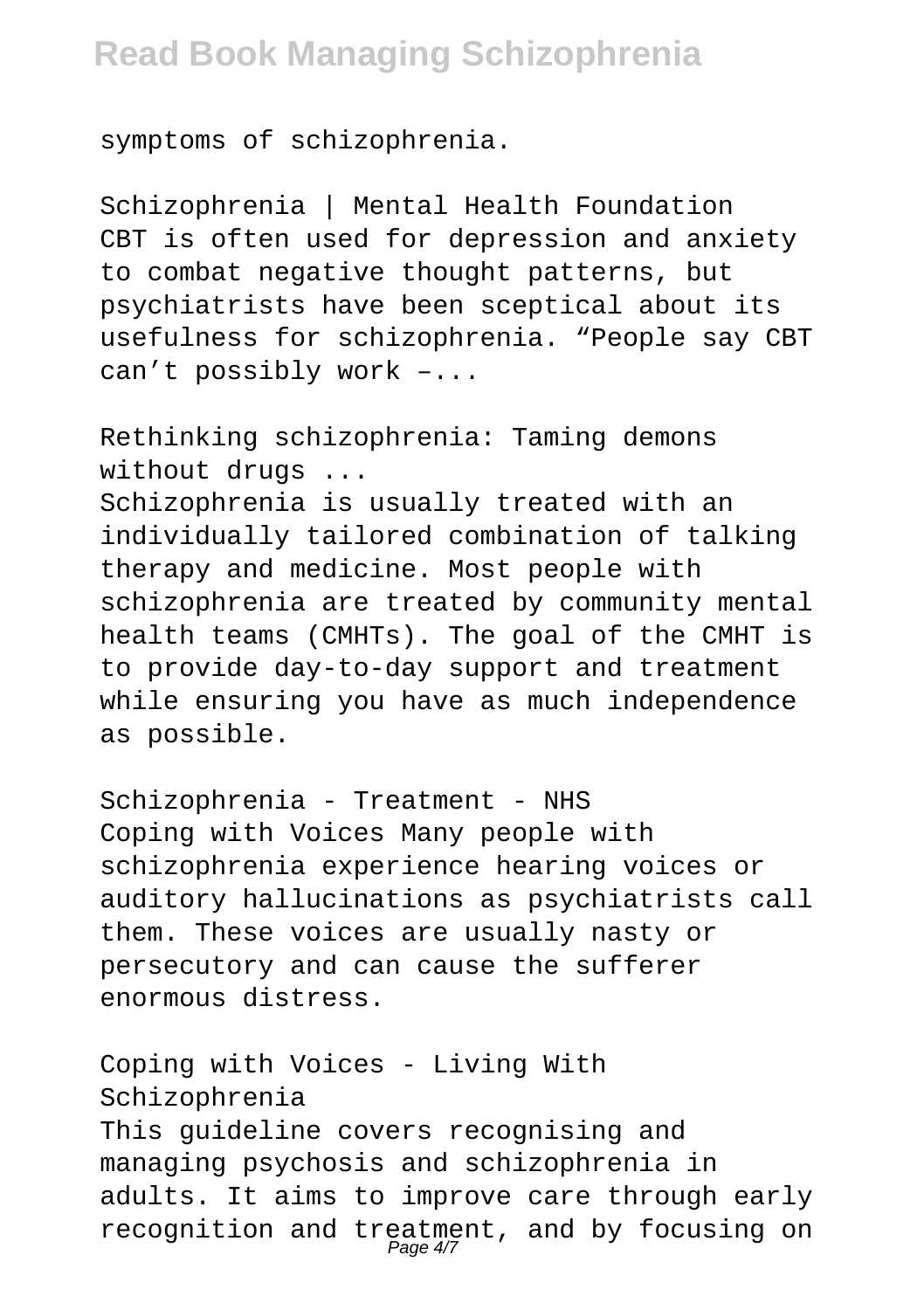## **Read Book Managing Schizophrenia**

long-term recovery. It also recommends checking for coexisting health problems and providing support for family members and carers.

Overview | Psychosis and schizophrenia in adults ...

Managing schizophrenia starts with finding the right medications, and there are more options for treatment now than ever before. Everyone reacts differently to various medications, so getting the proper diagnostic assessment is very important.

Keys to Managing Schizophrenia | NAMI: National Alliance ... The symptoms and effects of schizophrenia are as unique and varied as the people who experience the illness. Likewise the way people manage their symptoms – including treatment methods, medication and self-care strategies – differ from person to person. The strategies implemented can also change throughout someone's life.

Lived experience tips for managing schizophrenia - The ... Here are some ways to cope: Learn about schizophrenia. Education about the disorder can help the person with schizophrenia understand the importance... Stay focused on goals. Managing schizophrenia is an ongoing process. Keeping treatment goals in mind can help the person... Avoid alcohol and drug ...<br>Page 57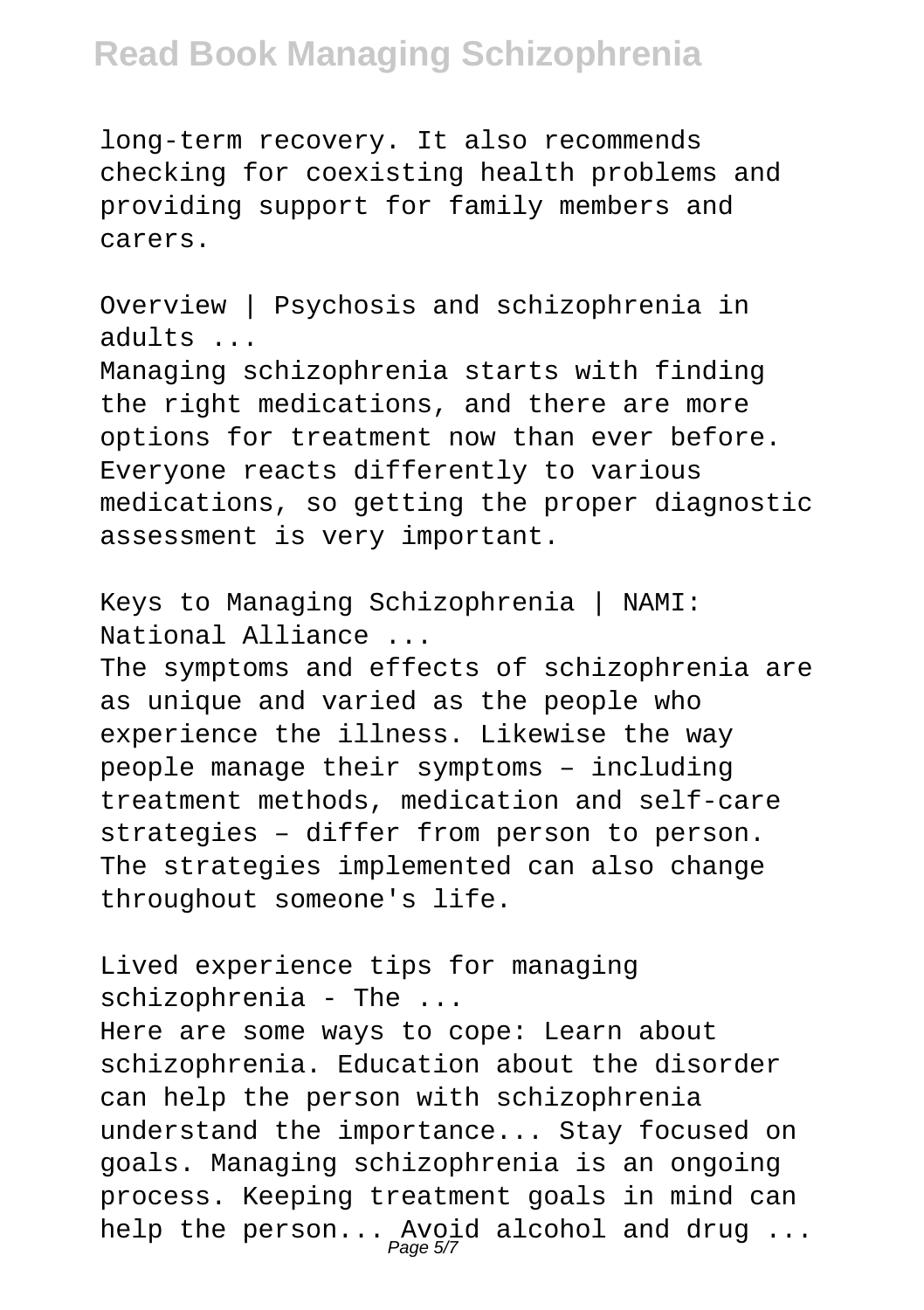Schizophrenia - Diagnosis and treatment - Mayo Clinic

The symptoms of schizophrenia manifest in each person differently. Some people with schizophrenia are capable of managing their symptoms and care while others may require the help of family members...

Managing Schizophrenia: 9 Things Every Caregiver Should Know Moreover, poor physical health is strongly associated with schizophrenia, with men dying 20 years earlier than the general population and women dying 15 years earlier, 6 7 mainly from illnesses such as cardiovascular disease, diabetes, chronic obstructive pulmonary disease, HIV infection, hepatitis C, and tuberculosis. 8 Difficulties in people with severe mental illness accessing general medical services in primary and secondary care contribute to reduced life expectancy. 9

Management of psychosis and schizophrenia in adults ...

Management of schizophrenia Schizophrenia is a relatively common mental disorder, with a lifetime risk approaching one per cent. Schizophrenia typically manifests in young people in their twenties and is usually a lifelong condition. Remit and target users

Management of schizophrenia Managing life with schizophrenia<br>Page 67